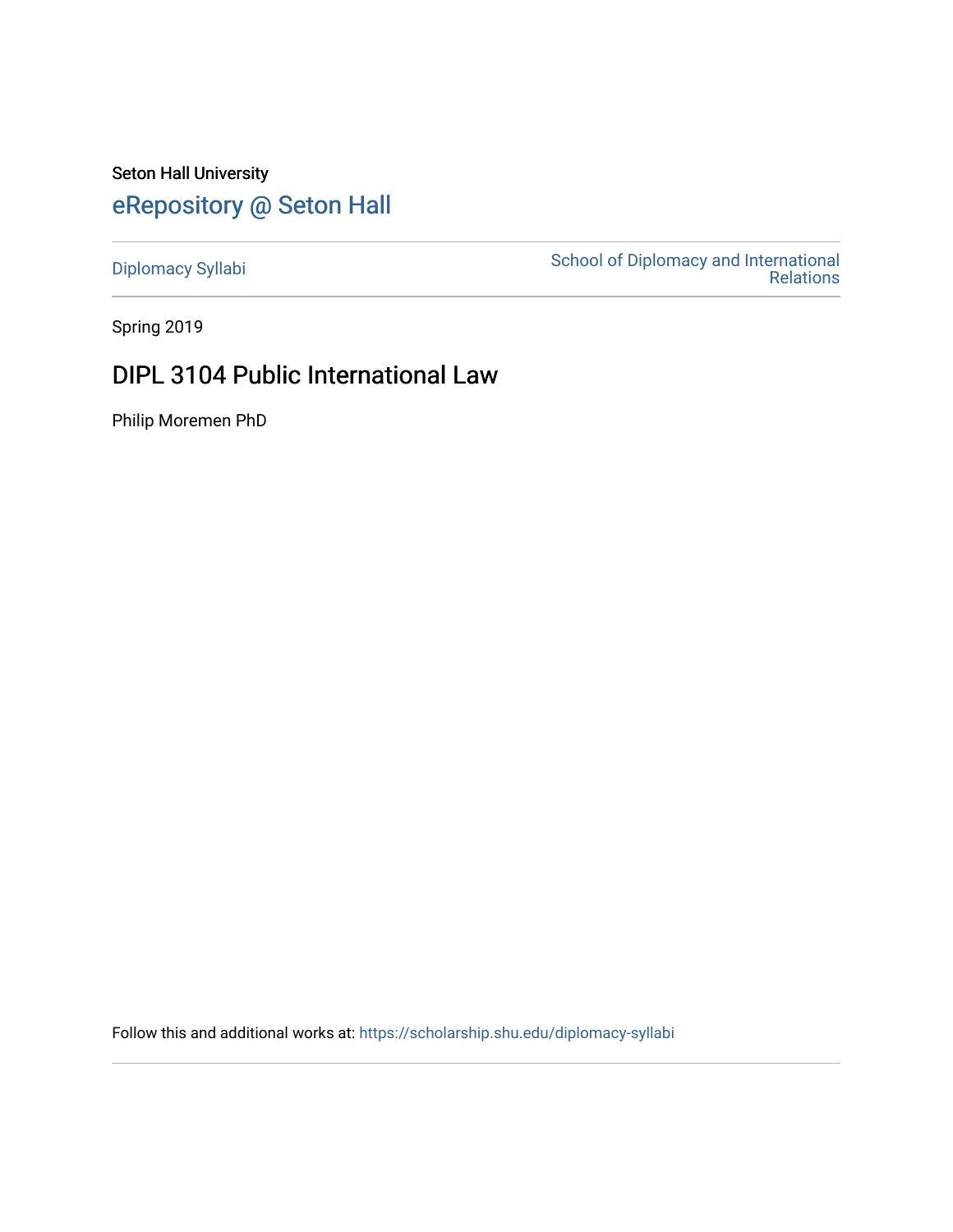## **PUBLIC INTERNATIONAL LAW DIPL 3104 Professor Moremen Spring. 2019 PRELIMINARY SYLLABUS**

This course explores the nature and content of the law governing relations between states and relations between states and non-state actors. The first par<sup>t</sup> of the course examines the building blocks of international law; the second par<sup>t</sup> applies this knowledge to particular topics, such as the use of force, human rights and international humanitarian law. By the end of the course, students will possess an understanding of the operation of the international legal system and the role of international law in international affairs.

Students will also develop their critical thinking skills and gain an introduction to legal reasoning and to legal concepts. The course requires students to read closely, to think logically and rigorously, and to become skilled in developing and critiquing arguments. The course will explore methods of legal reasoning, emphasizing principles of logic that apply to legal analysis. Students will apply and learn these legal reasoning skills throughout the course in assignments and class discussion and in <sup>a</sup> class specifically devoted to legal reasoning. The ability to think critically and analytically, and to communicate an analysis clearly, are crucial skills not only for lawyers, but for practitioners of diplomacy and for all professionals.

In terms of the learning goals and student outcomes the School's Faculty have identified as key for students, students will:

- • increase their knowledge and understanding of
	- <sup>o</sup> key concepts, models, theories, and debates in international relations
	- <sup>o</sup> the institutional backdrop underpinning international politics, including international organizations and international law
	- <sup>o</sup> the normative aspec<sup>t</sup> of international relations as reflected in international law, including human rights
	- <sup>o</sup> an in-depth knowledge of <sup>a</sup> particular functional area and/or region of the world
- • develop skills to
	- <sup>o</sup> collect, sort, and evaluate information
	- <sup>o</sup> analyze complex situations and synthesize information
	- <sup>o</sup> communicate effectively in oral and written form
- • develop <sup>a</sup> sense of global citizenship and to employ <sup>a</sup> global perspective to:
	- <sup>o</sup> recognize and understand differences among <sup>a</sup> diversity of cultures and viewpoints
	- <sup>o</sup> employ <sup>a</sup> <sup>g</sup>lobal perspective and self-awareness regarding their own culture and responsibility as world citizens
	- <sup>o</sup> demonstrate leadership qualities and other essential skills of diplomacy.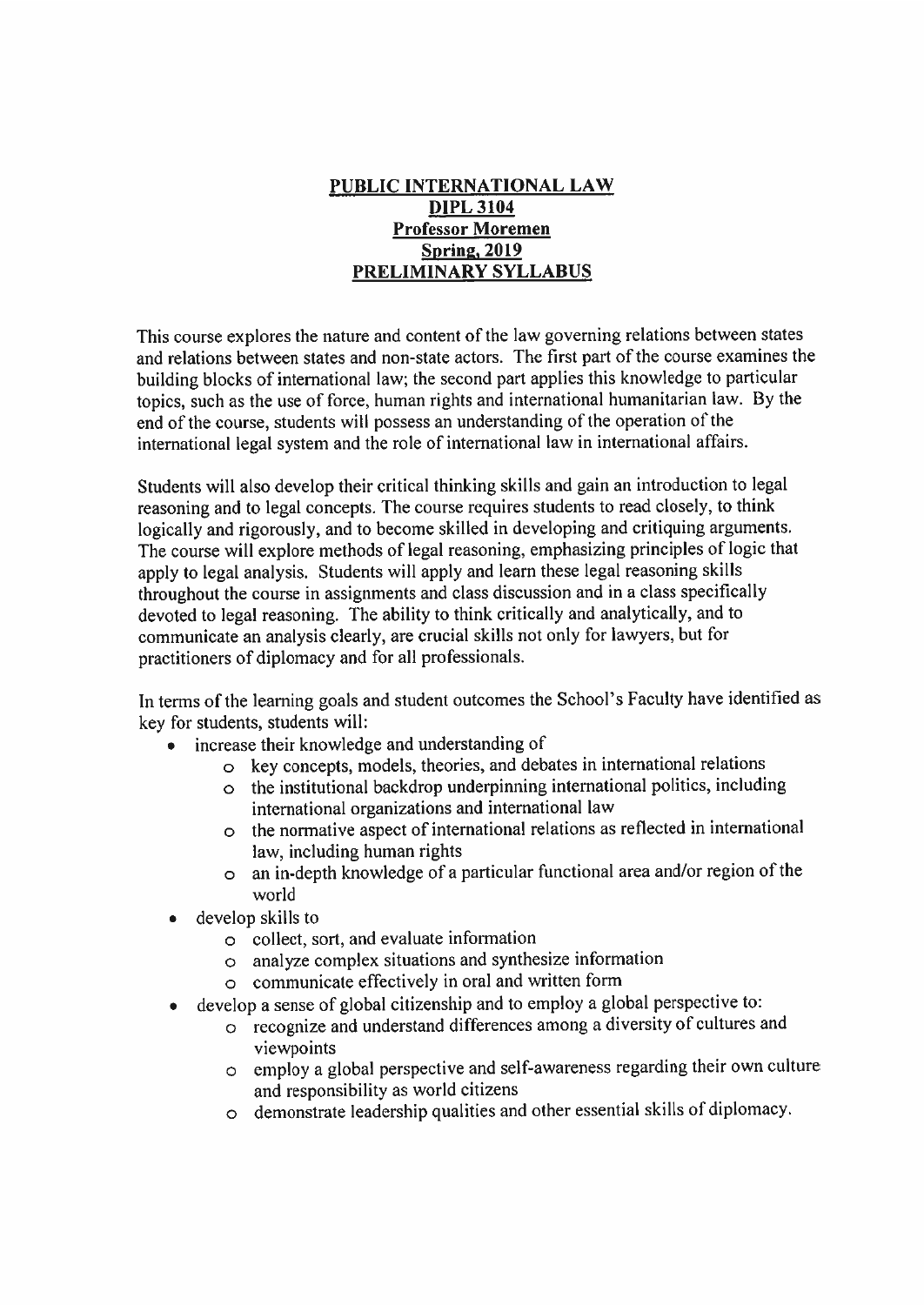COURSE REQUIREMENTS: This course will include several requirements, more fully described below: (a) completing assigned readings before class and participating in class discussions and exercises;**(b)** preparing several case briefs;(c) participating in <sup>a</sup> mock argumen<sup>t</sup> before the ICJ and submitting an 8 page paper; (d) taking <sup>a</sup> mid-term exam; and (e) taking <sup>a</sup> final examination. **Class participation and the case briefs together will be worth 15 % of your grade, the ICJ Exercise will be worth 20 %, the midterm 30 %, and the final 35 %.** No incompletes will be <sup>g</sup>iven excep<sup>t</sup> for medical or other serious emergency. I encourage you  $(1)$  to take careful class notes; (2) to prepare an outline of the course as we go along as an aid to studying for the exams; and (3) to form study groups to review the materials and issues.

- a. Readings and Participation. Class attendance and participation are a required part of the course, and will be considered in determining your grade. I will expec<sup>t</sup> you to read the assigned readings before class and to be prepare<sup>d</sup> to discuss them in class. 1 will select <sup>a</sup> few students to lead discussion for each class.
- b. Case briefs. You will submit <sup>a</sup> number of case-briefs on the dates indicated in the syllabus. **Please submit briefs on Blackboard before class. Late briefs will be penalized** *Vi* **<sup>a</sup> mark; briefs that are more than <sup>a</sup> week late will not be accepted.** Each brief will be approximately <sup>a</sup> page in length, and will consist of the following information:
	- YOUR NAME, the title of the case, the court deciding the case, and the date of the decision.
	- <sup>A</sup> brief, one to three sentence summary of the facts.
	- <sup>A</sup> brief, one-sentence statement, in question form, of the issue(s) in the case.
	- A brief description of the court'<sup>s</sup> decision, or "holding," on each of the issues and <sup>a</sup> brief summary/analysis of the legal basis for the decision and of the court's reasoning, including basic legal principles or relevant legal requirements.
- <sup>c</sup>. Mid-Term Exam. **There will be one in-class mid-term exam on Tuesday, February 26.**
- d. ICJ Mock Argument. You will participate in a mock argument before the ICJ. You will be graded on the <sup>8</sup> page paper you prepare and on your oral participation. **The ICJ argument is scheduled for April 4. Please make sure you can participate that day and in group preparation work the previous week.** The paper will be due **Monday April 8 at <sup>4</sup>:00** through the class Blackboard site. If you are having difficulties submitting on Blackboard, you may send the paper to me by email to beat the clock, but must also submit through Blackboard as soon as possible.
- e. Final Exam. The final exam for Section AA (2:00 class) is on May 14 during period 4, 2:30 to 4:30 p.m.; the final for Section AB (3:30 class) is on May 9 during period 2, 10:10 a.m. to 12:10 p.m.; and the final for Section AC (11:00 class) is May 13, period 3, 12:20 to 2:20 <sup>p</sup>.m. You will be expected to take the exam during the scheduled time, barring extreme circumstances.

COURSE MATERIALS: The required casebook will be Janis & Noyes, International Law: Cases and Commentary (5th. ed). An optional, but strongly recommended, text is Janis, International Law (7<sup>th</sup> or 6th or earlier editions.). A number of assigned readings will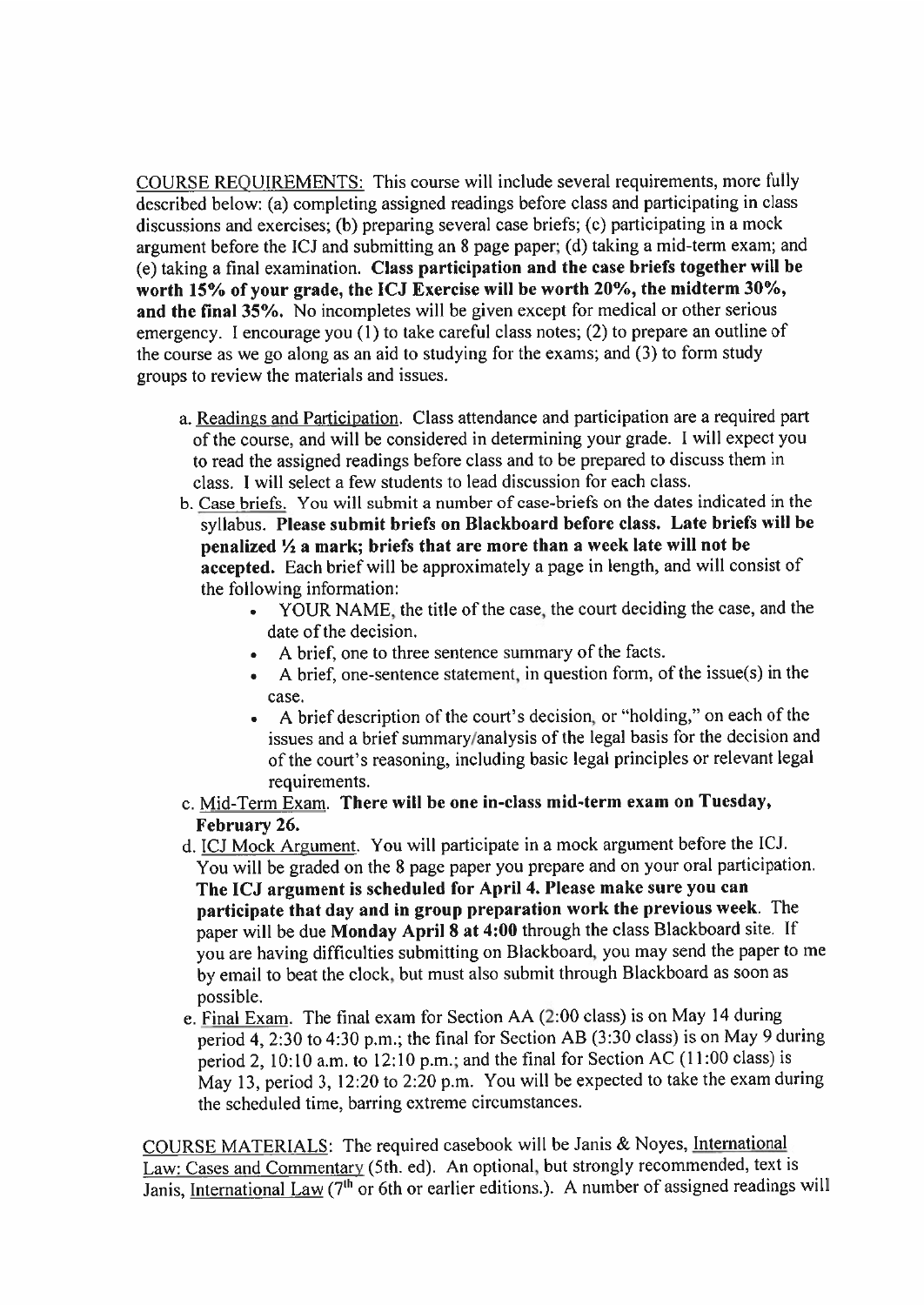come from this text; it also will serve as <sup>a</sup> useful resource. Additional readings will be <sup>p</sup>laced the course Blackboard site and other readings are available online. The reading assignments listed below are subject to modification.

GRADING SCALE: The grading scale used for most assignments will be: 93 and above=A;  $90-92=A-$ ; 87-89=B+; 83-86=B; 80-82=B-; 77-79=C+; 73-76=C; 70-72=C; 67-69-D+; 63-66=D; 60-62=D-; Below 60=F. Case briefs will be graded on a check, check minus, and check plus basis.

OFFICE HOURS AND CONTACT INFORMATION. My office hours are Wednesday 10-12 and Tuesday, 5:30-6:30, or by appointment. <sup>I</sup> am also available after class. Please do not hesitate to come talk to me. My extension is 2517 and my e-mail address is philip.moremen@shu.edu.

#### PLAGIARISM AND OTHER SERIOUS ABUSES OF ACADEMIC INTEGRITY. All

**forms of dishonesty, whether by act or omission, including, but not limited to, cheating, <sup>p</sup>lagiarism, and knowingly furnishing false information to the University, are prohibited.** Work submitted in courses must be the product of the efforts of the student presenting the work, and contributions of others to the finished work must be appropriately acknowledged. The presentation of another'<sup>s</sup> work as one'<sup>s</sup> own is <sup>a</sup> serious violation of the academic process. Plagiarism and other forms of academic dishonesty will be reported to the administration, and may result in <sup>a</sup> lowered or failing grade for the course and up to possible dismissal from the School of Diplomacy. See University and School standards for academic conduct here:

<sup>&</sup>lt;https://www.shu.edu/student-life/upload/Student-Code-of-Conduct.pdf<sup>&</sup>gt;

#### <sup>&</sup>lt;http://www.shu.edu/academics/diplomacv/academic-conduct.cfm<sup>&</sup>gt;

In <sup>a</sup> paper like the ICJ paper, where you quote language word for word from <sup>a</sup> source, you must <sup>p</sup>lace it in quotation marks or in <sup>a</sup> block quote and <sup>g</sup>ive the exact source for each quoted passage. Where you paraphrase something, you must cite the source. Where you refer to or use an author'<sup>s</sup> insight or idea, you must cite the source. Lifting or paraphrasing language from <sup>a</sup> web site without indication and citation is <sup>p</sup>lagiarism.

**More particularly:** *any indication of <sup>p</sup>lagiarism on <sup>a</sup> case brief* will result in <sup>a</sup> failing grade for the assignment and <sup>a</sup> reduction in the participation grade for the class. *Any indication of <sup>p</sup>lagiarism in the ICJ Paper* will result in <sup>a</sup> minimum reduction of <sup>10</sup> points in the score for the assignment, may result in <sup>a</sup> failing grade for the course or for the assignment, and will be reported to the School'<sup>s</sup> administration. <sup>A</sup> repeated incident of <sup>p</sup>lagiarism (i.e., more than one) almost certainly will result in <sup>a</sup> failing grade for the class and will be reported to the administration.

## STUDENTS WITH DISABILITIES

It is the policy and practice of Seton Hall University to promote inclusive learning environments. If you have <sup>a</sup> documented disability you may be eligible for reasonable accommodations in compliance with University policy, the Americans with Disabilities Act, Section <sup>504</sup> of the Rehabilitation Act, and/or the New Jersey Law against Discrimination. Please note, students are not permitted to negotiate accommodations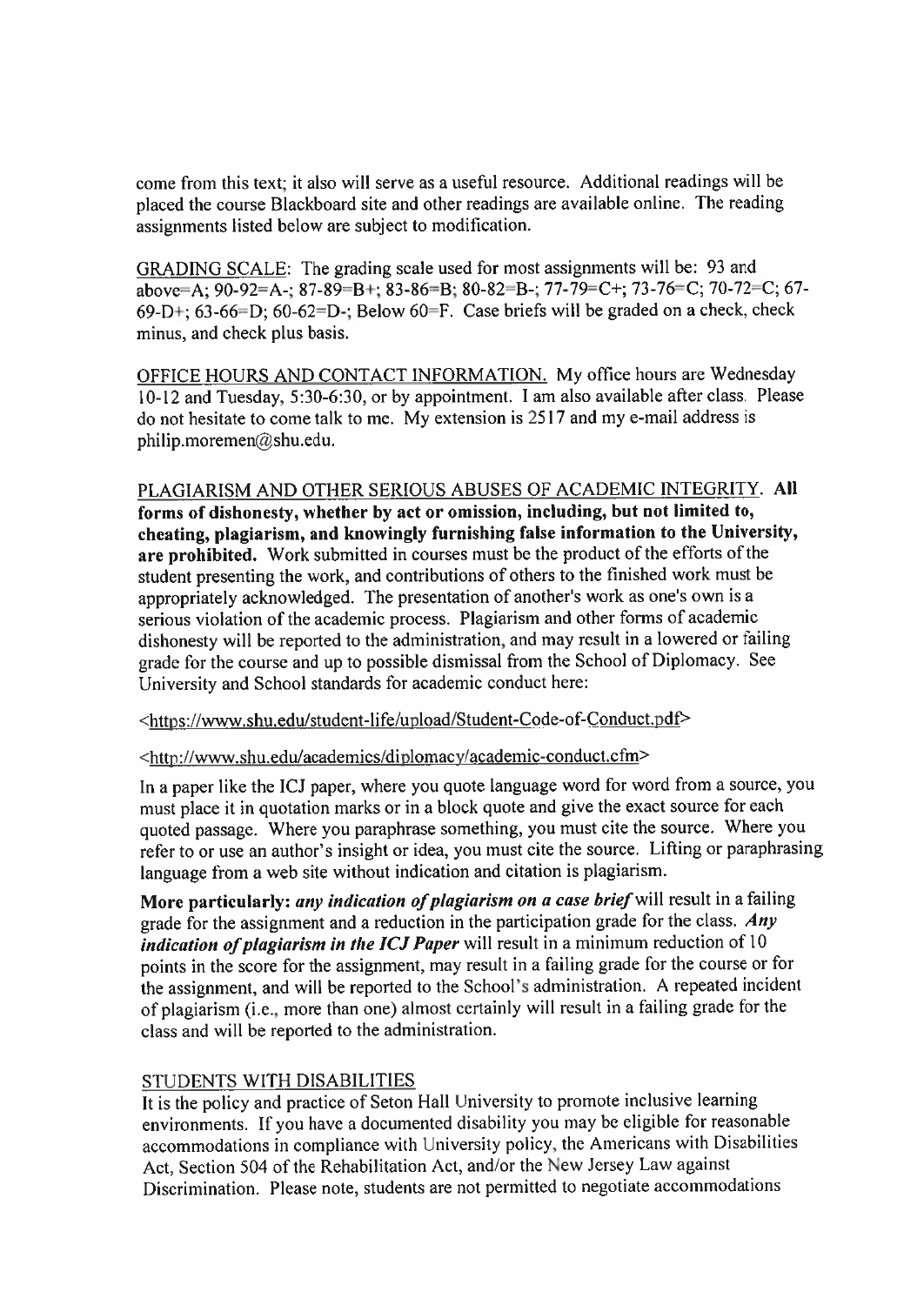directly with professors. To reques<sup>t</sup> accommodations or assistance, <sup>p</sup>lease self-identify with the Office for Disability Support Services (DSS), Duffy Hall, Room 67 at the beginning of the semester. For more information or to register for services, contact DSS at (973) 313-6003 or by e-mail at  $DSS@shu.edu$ .

## POLICY ON INCOMPLETES

Incompletes will be <sup>g</sup>iven only in exceptional cases for emergencies. Students wishing to reques<sup>t</sup> <sup>a</sup> grade of Incomplete must provide documentation to suppor<sup>t</sup> the reques<sup>t</sup> accompanied by <sup>a</sup> Course Adjustment Form (available from the Diplomacy Main Office) to the professor *before* the date of the final examination. If the incomplete reques<sup>t</sup> is approved, the professor reserves the right to specify the new submission date for all missing coursework. Students who fail to submit the missing course work within this time period will receive <sup>a</sup> failing grade for all missing coursework and <sup>a</sup> final grade based on all coursework assigned. Any Incomplete not resolved within one calendar year of receiving the Incomplete or by the time of graduation (whichever comes first) automatically becomes an "FI" (which is equivalent to an F). It is the responsibility of the student to make sure they have completed all course requirements within the timeframe allotted. Please be aware that Incompletes on your transcript will impact financial aid and academic standing.

## CURRICULUM AND READINGS

Text <sup>=</sup> Janis & Noyes, International Law: Cases and Commentary.

Janis <sup>=</sup> Janis, International Law.

Blackboard <sup>=</sup> The course Blackboard site.

Online <sup>=</sup> Various readings available on the web or through SHU library databases.

## Introduction.

| $1.$ [ $1/15$ ] | Introduction                                                                         |
|-----------------|--------------------------------------------------------------------------------------|
| $2.$ [ $1/17$ ] | History of International Law. [Please read in the order assigned.]                   |
|                 | -Janis: 169-173 [6 <sup>th</sup> ed. 167-171] [5 <sup>th</sup> ed. 165-169] [also on |
|                 | Blackboard].                                                                         |
|                 | -Text: 1-3, 33-37.                                                                   |
|                 | -Blackboard: Akehurst, Modern Introduction to Int'l Law, 15-18.                      |
|                 | -Janis: 62-64 $[6^{th}$ ed. 62-64] $[5^{th}$ ed. 62-65] [also on Blackboard].        |
|                 | Introduction to Sources of Int'l Law.                                                |
|                 | -Janis: 4-8 $[6^{th}$ ed. 4-8] $[5^{th}$ ed. 4-8] [also on Blackboard].              |
|                 | -Text: 29-31; 1099-1100 (UN Charter Arts. 92, 93, 94).                               |
|                 |                                                                                      |
|                 | $c \cdot \cdot \cdot$ $c \cdot \cdot \cdot$ $c \cdot \cdot \cdot$                    |

Sources of International Law

- Law of Treaties I. Text: 46 (note 5)-65. U.S. Constitution, Art. II (Text: 1074). 3. [1/22]
- Law of Treaties II. Text: 65-75; Blackboard: The Gabcikovo-Nagymaros Case. Please brief the Gabcikovo case. 4. [1/24]
- 5. [1/29] Custom 1. Text: 107-122.
- 6. [1/31] Custom 2. Text: 18-28; 136-149. Please brief the Texaco-Libva Arbitration.
- General Principles & Jus Cogens: Text: 149-160; Janis: 65-73 [6<sup>th</sup> ed. 65-72] [5<sup>th</sup> ed. 65-72]. 7. [2/5]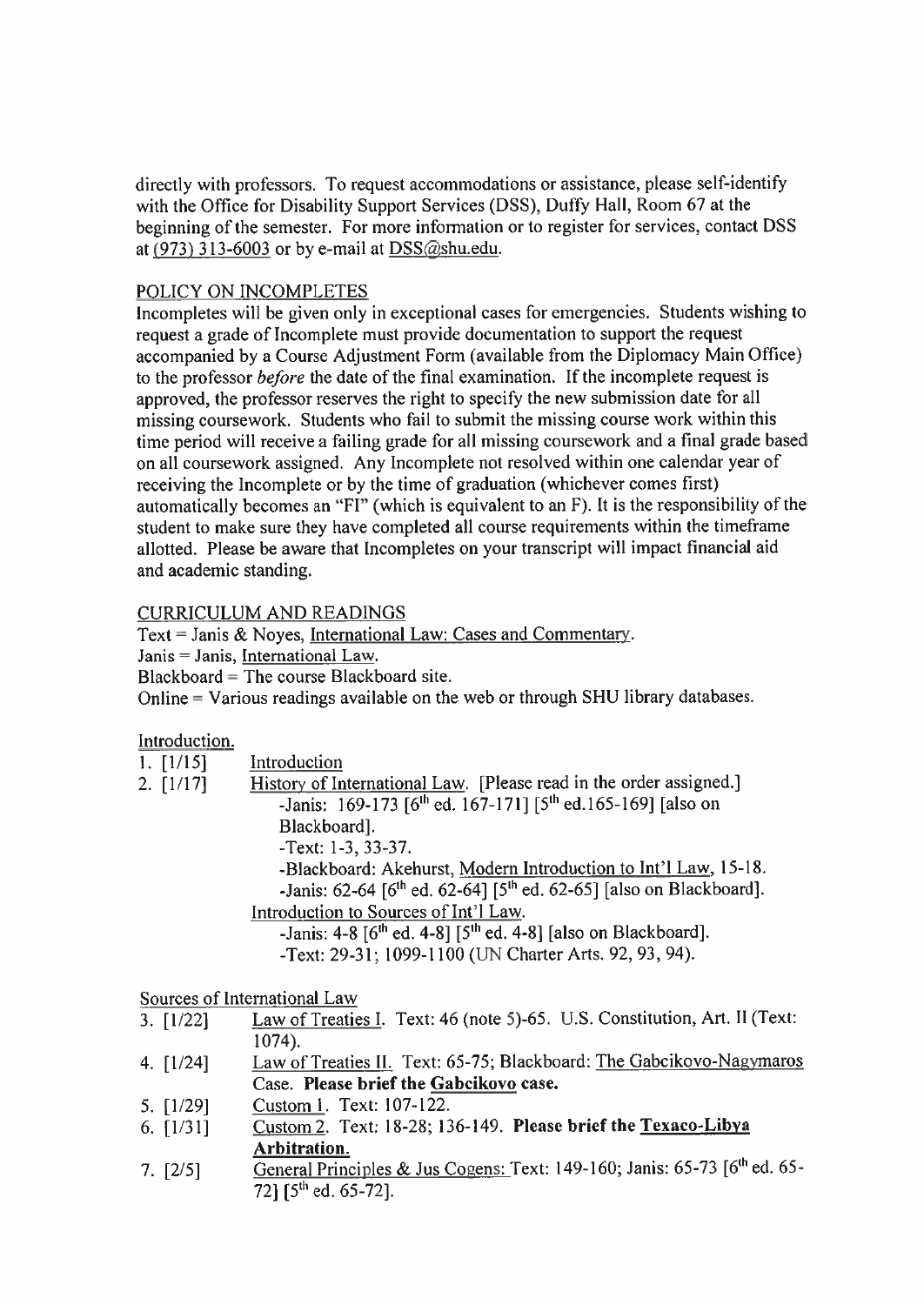Soft Law: Equity; Logic for Lawyers. -Text: 180-183; 190-209. -Blackboard: Aldisert, *el al.,* Logic for Law Students. 8. [277]

International Law and Municipal Law.

9. [2/12] Treaties in Municipal Law 1, U.S. Constitution Art. 6 (Text: 1075); Text: 211; 214-228.

-Suggested: Janis:  $87-92$   $[5<sup>th</sup>$  ed.  $87-92]$ 

-Suggested: Online—John Jackson, Status of Treaties in Domestic Legal Systems. 310-321 primarily. [Available here, or through SHU library databases].

10. [2/14] Treaties in Municipal Law 2. -Text: 234 **(<sup>n</sup>.** l)-255. **Please brief the Curtiss-Wright case.** Customary Law in Municipal Law:  $-Recommended: Janis, 105-113 [6<sup>th</sup> ed. 105-112] [5<sup>th</sup> ed. 105-112]$ 

States and Allocation of Authority among States.

11. [2/19] States and Recognition

-Text: 554-566; 588- 600.

Self-Determination **Please brief both parts of the Aaland Islands Case** 12**. [**2**/**21**]**

-Blackboard: Dunoff, et al, Int'l Law  $(4<sup>th</sup>$  ed., 2015), pp. 105-130. -Recommended: Text: 614-620 (more on the Kosovo case).

## 13. [2/26] **MIDTERM**

- 14. [2/28] Jurisdiction: Head of State Immunity.
	- -Text: 122-136

-Blackboard: Epps, International Law. 93-111.

-[Blackboard: Dunoff, et al., Int'l Law  $(3<sup>rd</sup>$  ed., 2011) pp. 622-625; 637-646. ]

State Responsibility and State Protection.

15. [3/5] In general. -Blackboard: Henkin et al., International Law. (3rd ed.) 544-549. -Text: 441-457; 171 (<sup>n</sup>.7)-158; 176 (n. 1)-179 (<sup>n</sup>.3). Responsibility for Injuries to Aliens. Blackboard: Henkin, et al. International Law (3<sup>rd</sup> ed.) 677-682; 693-695; 708-717; 725-727. 16. [3/7]

## **SPRING BREAK!**

The United Nations and War and Peace.

- The Use of Force. UN Charter, Art. 2 (Text: 1078). Text: 731-743; 622- 631; 763-764 (note 5); 800. 17. [3/19]
- The U.N. and the Use of Force. UN Charter, Articles 24, 25, and Chapters VI, VII, and VIII (Text: 1084, 1085-1090). Text: 751-774. 18. [3/21]
- Post-Cold War Use of Force: The War in Iraq; Terrorism: Humanitarian Intervention. 19. [3/26]